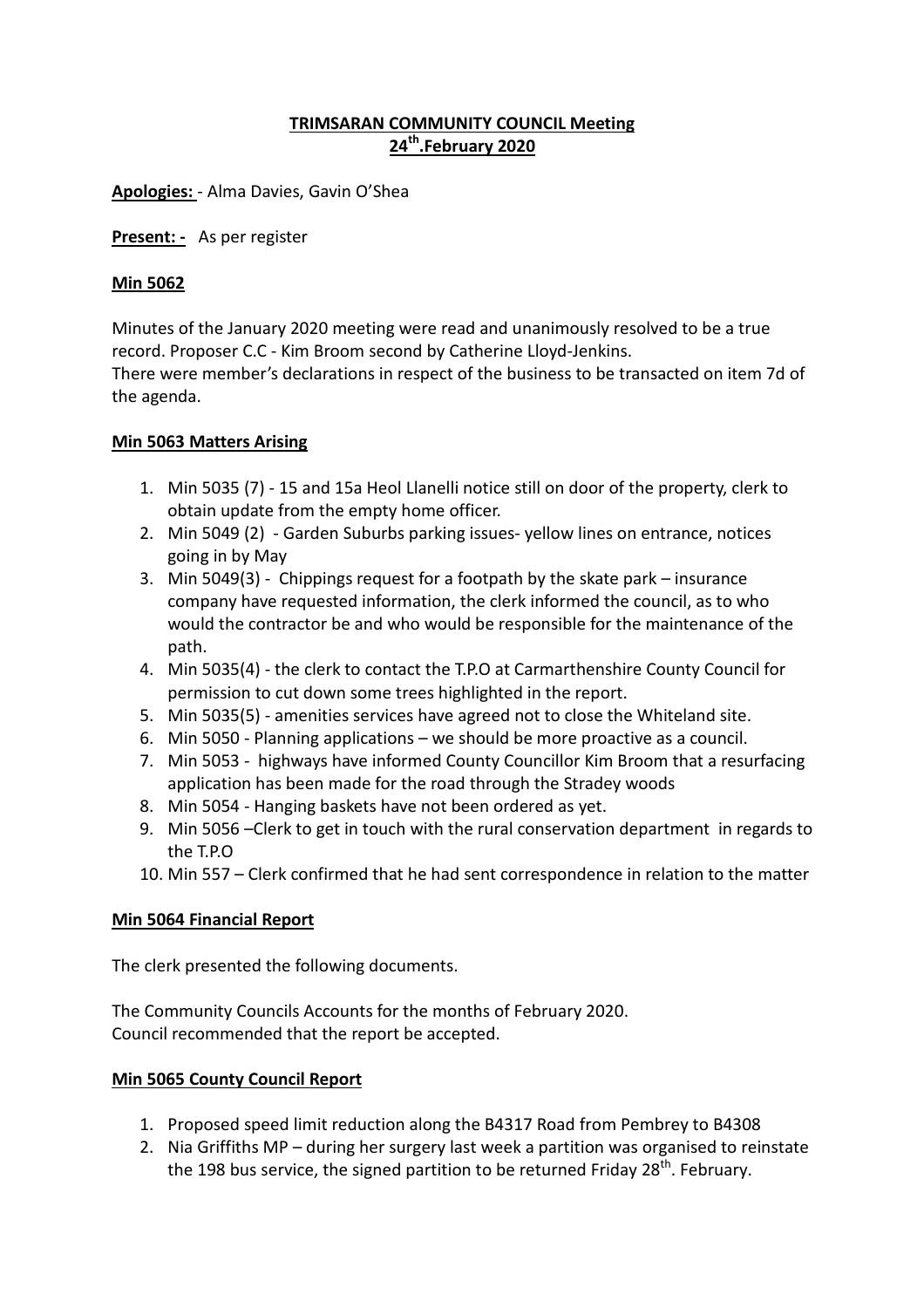- 3. There have been issues with cars parking at the school along with vehicles speeding through the village. Highways Officer has offered to come out and discuss the matter.
- 4. I have received a request from a Fun fair operator to set up some rides in early March in the grounds of the leisure centre, over a three day period. Subject to producing the necessary documents i.e insurance, risk assessment, public liability and agreed closing off time so that no noise will be affecting the residence of the village. After some debate councillors agreed in principal to the request.
- 5. Received request that sola lights with PIR be placed on the footpath of the old entrance from the main road. After some deliberation it was agreed to paint the curbs with florescent paint as well as purchasing sola lights.
- 6. I ask the council to consider supporting through contingency funds to pay any shortfall that may arise on the new extension. After deliberation the council agreed to support the request.
- 7. Launch of our Local Places for Nature scheme a brand-new initiative, funded by Welsh Government that aims to create, restore and enhance hundreds of habitats across the country. Starter packages for town and community councils (1 each) - Choose from; a) Butterfly Garden, b) Fruit Garden or c) Wildlife Garden. After some deliberation it was agreed to have a preference in the order of A, C and B. There is a simple application process, and we expect lots of applicants, the deadline for first application round is **12pm** on **Friday 6 March.**
- 8. Pinged pre application for a sola farm and development of old industrial building, no issue with the sola farm but there could be an issue with the proposed development of the building. After deliberation it was agreed that County Councillor Kim Broom respond on the matter.

# **Min.5066.Planning**

Two new applications received, Chair accepted applications for consideration at the meeting.

S/40172 – 4 Cae Linda Trimsaran SA17 4AQ (Retrospective Application) County councillor Kim Broom, to requests a site visit. Whilst the clerk makes an objection on Carmarthenshire county planning web site.

S/40255 - Clerk to make an objection in relation to the matter on the planning web site S/40257 – no objection subject to planning approval

# **Min 5067**

One Voice Wales membership renewal agreed

# **Min 5068**

Donation request from BLAS was noted

# **Min 5069**

In relation to the Urdd donation request County Councillor Kim Broom and Councillor